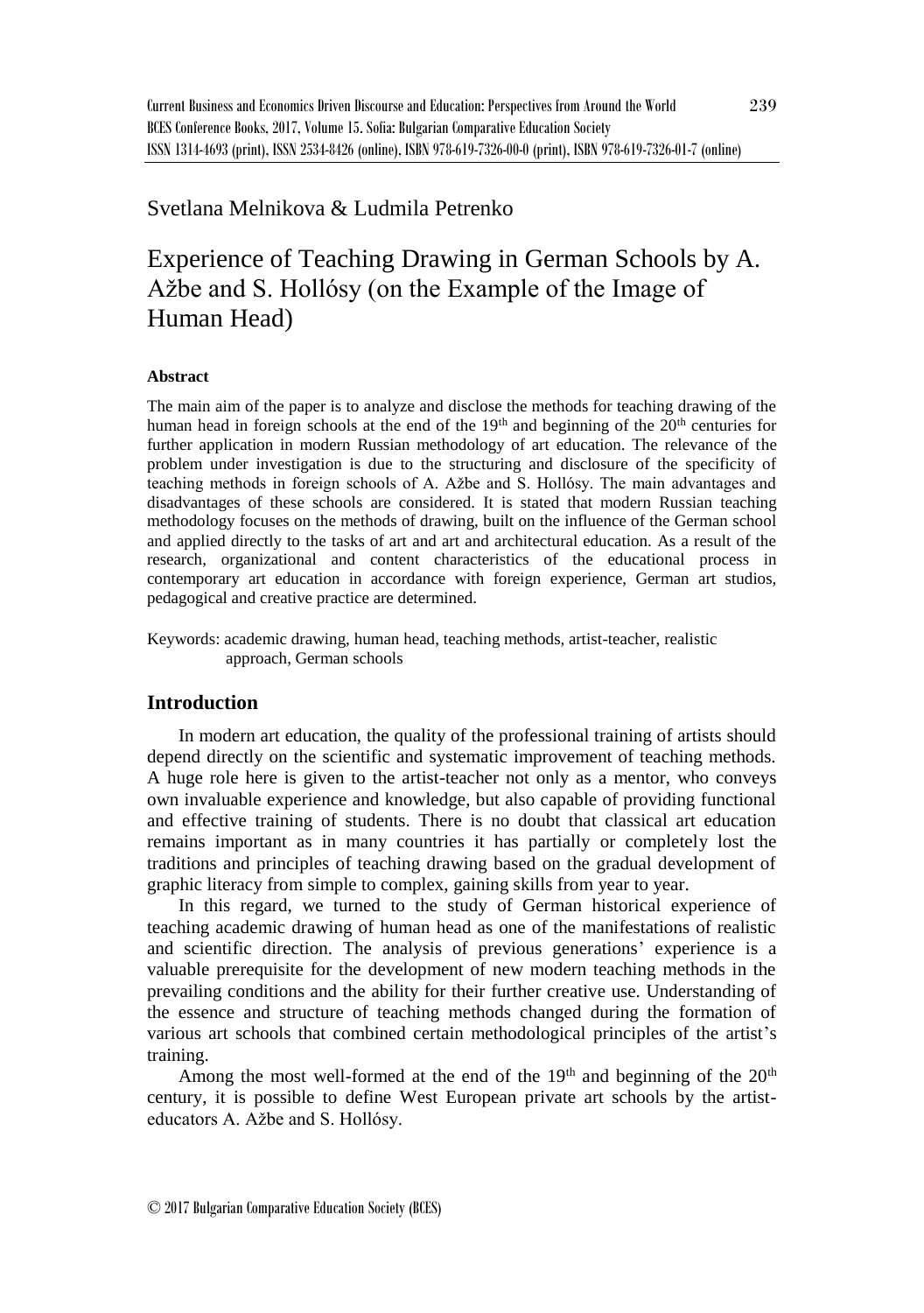The analysis of these schools' experience was conducted by the most prominent scientists in the field of artistic pedagogy for many years. Many studies are devoted to the problem of representing the form and studying the ways of depicting human head on the drawing, developing methods for the effective mastery of graphic literacy. As a part of this study, it was traced to what extent these two schools affected Russian art education, in particular Russian artists who studied abroad. Such a statement of the issue within scientific study of German artists and teachers' heritage has not yet been considered. In this regard, it seems relevant, because, in the Russian teaching practice of human head drawing it was always important to perceive it as a method of studying forms and as an independent type of creativity which experience is built to some extent on the influence of German school.

The empirical corpus consists of the memoirs of contemporaries as well as students who were directly trained in German art studios that are currently represented in the electronic form.

At present, the theory of art education directly approaches scientific methods for the formation and improvement of the system of academic drawing of the human head for their subsequent unification at all development stages of the future artist.

It seems reasonable to consider pedagogical methods of German schools and their relevance in contemporary Russian art education.

### **Pedagogical methods of teaching**

At the end of the XIX century the academic system of artists' training needed to be updated and reformed as shown by the historical review of the development of artistic and pedagogical concepts of the XVIII-XIX centuries European educational institutions. Significant changes also affected the teaching methods of academic drawing as well as painting and composition. In the art academies and studios individual artists developed new forms and methods of teaching the fine arts.

Much attention from the point of our research deserves the private school of the Slovenian artist and teacher Anton Ažbe (1862-1905) that was founded in 1891 in Munich and received further international recognition. A. Ažbe accepted professionally trained artists to his school. The drawing was taught using only charcoal and the attention of the students was focused on the construction of the form as well as competent distribution of the volume elements.

Many students who studied at A. Ažbe's school became outstanding masters of Russian art: D. N. Kardovsky and I. E. Grabar, E. K. Makovskaya, M. F. Shemyakin, V. V. Kandinsky, K. S. Petrov-Vodkin, M. V. Dobuzhinsky and others. Investigation of the methodical system of the author's school alongside with the facts and memories of A. Ažbe's students – I. E. Grabar and M. V. Dobuzhinsky, allows us to apply and supplement the elements of this system in the modern domestic art education of students, in particular when drawing human head.

Over the course of fourteen years of teaching, the "ball system" was introduced into his method of teaching drawing that consisted in the sequential construction of the form using the basic tonal gradations. At the same time, the main emphasis was on the principle of great form. The only important things were the "big line" and the "great form" (Grabar, 2001, p. 119). Organization of the learning process included identification of the development degree of the abilities of young artists and determination of the weak side of the previously received professional training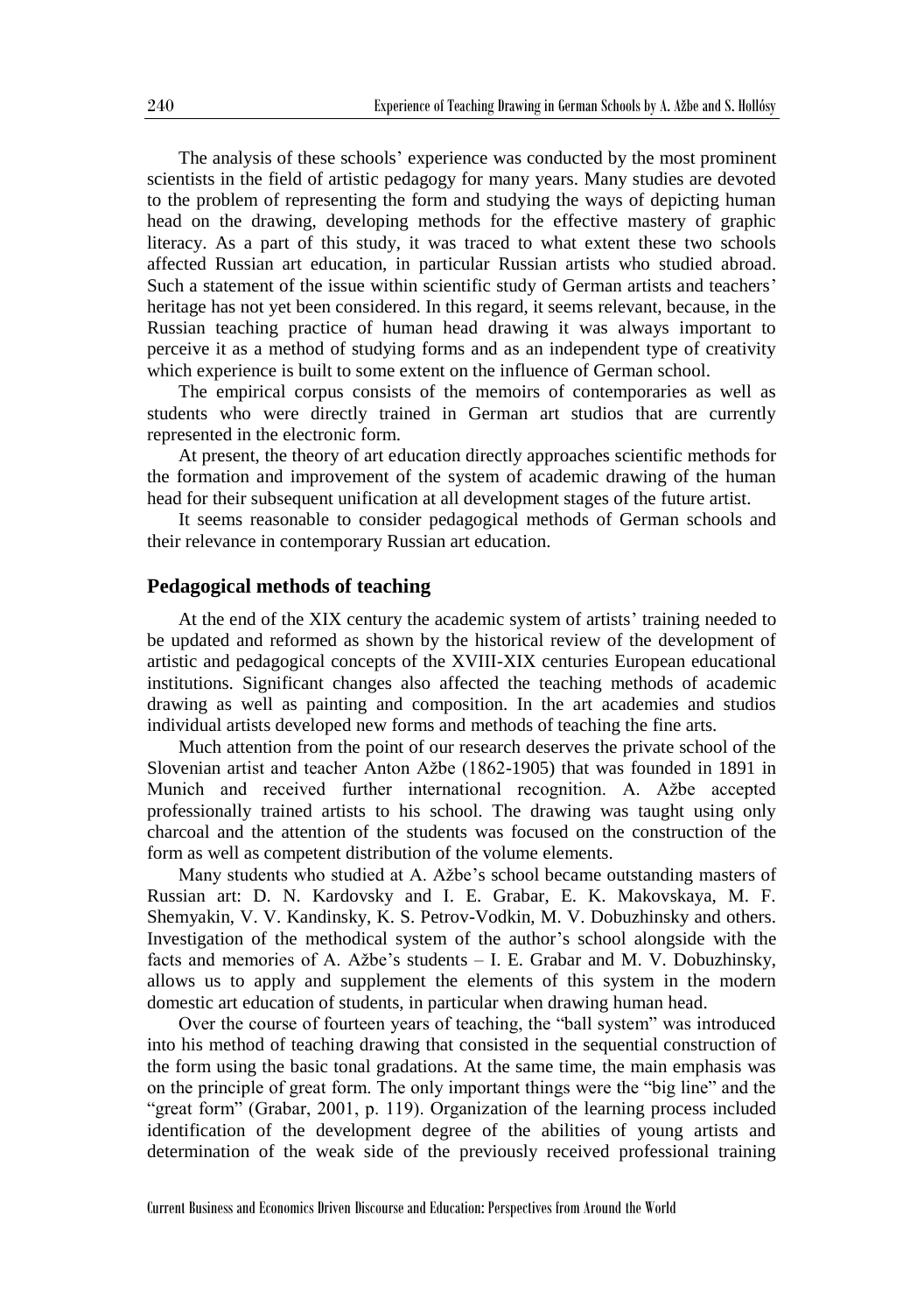thereby establishing further way for overcoming obstacles. According to A. Ažbe it was called "knocking off the arrogance" and determined successful completion of the educational work. Thus, the students had to rethink previously obtained methods in their works which they considered to be the only correct ones before acquaintance with the artist and teacher A. Ažbe.

Anton Ažbe's pedagogical system was based on the realistic approach to the creation of the image, generalization (analysis) and simplification of the form. At the initial stage, depicting the complex shape of the human head, the construction was analyzed according to the principle of the ball, at the heart of which the sum of simple geometric forms was considered followed by the identification of the elements of chiaroscuro, alongside with this a great form was determined, the general proportions of the head were established. Similarly to the same principle students performed all the other elements of the face (eyes, nose, neck etc.).

The main advantage of the following principle of work when drawing the head consisted in the determination of the main large mass – planes (the shape of the nose, cheekbones, forehead) with the subsequent transition to particular details.

According to the memoirs of M. V. Dobuzhinsky when "analyzing the shape of the human head, Ažbe interpreted it as a polyhedron with the front, side and intermediate planes..." (Dobuzhinsky, 1987, p. 149).

Then the young artist got acquainted with the principle of tonal shape modeling. The essence of this principle consisted in the concretization of the represented form, gradual revealing of design features with the help of black and white light and shadow relations. When drawing A. Ažbe attached great importance to the bone base of the head and required knowledge of the muscular skeleton and its anatomical features.

So, A. Ažbe's drawing of human head consisted of four basic sections:

- representation of a large image;
- creation of the volume of human head:
- identification of the surface structure (tonal shape modeling);
- anatomical justification of the image.

The main disadvantages of this teaching method at school were:

- the absence of gypsum models images;
- the use of only soft graphic materials;
- the work with professionally trained students;
- schematicization of drawings, reaching the degree of mannerism;
- one-sidedness of the method for teaching drawing.

But the abovementioned drawbacks of the methodology do not cross all the advantages of its clearly established author`s methodology.

Alongside with the training methodology developed by A. Ažbe, which mainly shapes professional perception, consistent and systemic drawing of human head (adherence to the correct methodical technique of work), in 1886 a Hungarian artistteacher S. Hollósy determined attempts to find another way of teaching the student. It is important that in his art school the priority was given not only to the constructive and analytical drawing, but also to the requirements of wholeness and form analysis.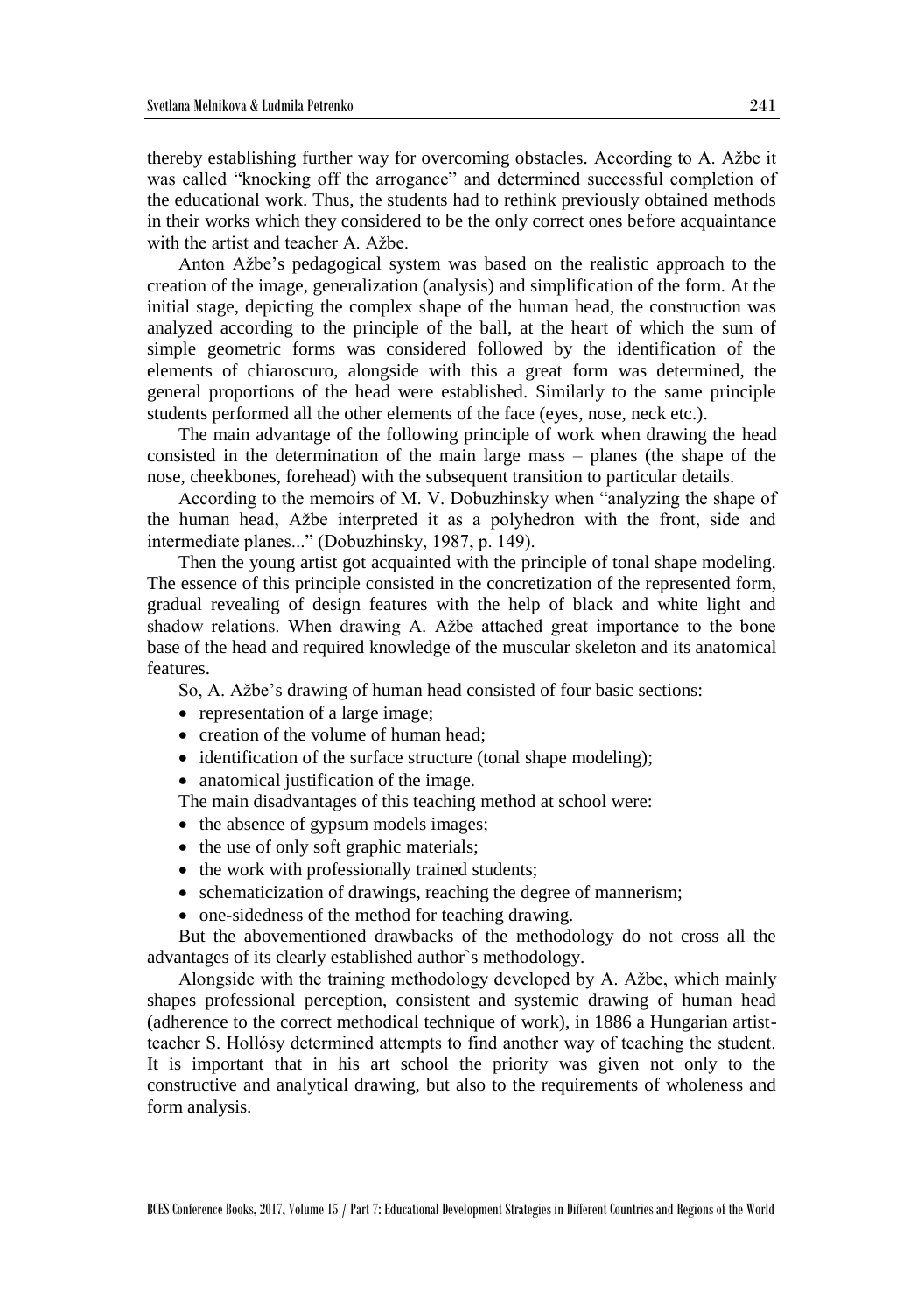## **Analysis of foreign schools influence on modern domestic methodology of art education**

Pedagogical system of training by Simon Hollósy attracted many young artists who did not receive satisfaction from the generally accepted academic education. One of them was V. A. Favorsky whose method of creative activity and theoretical formation of the laws of fine art were formed in the process of assimilating the basic laws of graphic literacy from the lessons by Simon Hollósy.

V. A. Favorsky sitted under S. Hollósy together with K. N. Istomin. From 1906 to 1909 they learned well the method of form and thinking cognition, the principle of wholeness of perception and image from the German school of realistic drawing. Hollósy's methodological guidelines in the system of teaching drawing were based on the deep understanding of the form, careful study and depiction of nature, its true reality, connection with the surrounding space and denied the transmission of illusiveness and copying of objects. From his disciples he demanded a creation of constructive-spatial structure of the head shape, initial stage analysis of the volume as a matchbox with twelve ribs and marking of its visible and invisible planes and parts – eyes, nose, back of the head etc.

In addition to the rigorous analysis of the form design, they were given the opportunity to choose their own methods of work in the future.

From the memoirs of his students it is known that permanent trips to a small [Transylvanian](http://www.lingvo.ua/ru/Search/Translate/GlossaryItemExtraInfo?text=%d0%a2%d1%80%d0%b0%d0%bd%d1%81%d0%b8%d0%bb%d1%8c%d0%b2%d0%b0%d0%bd%d0%b8%d1%8f&translation=Transylvania&srcLang=ru&destLang=en) town of Nagybánya where summer creative workshops were organised served as an inexhaustible source of creativity for S. Hollósy. Regular plenaries with students provided not only spiritual communication with nature, but also helped to perceive nature and depict it as completely as possible, applying all the methodological provisions characteristic for drawing and graphic literacy.

There is an interesting reasoning by V. A. Favorsky about drawing from nature. He pointed out that the drawing should not be passive in relation to the nature, rigor and freedom from prejudiced opinions about things are needed (Favorsky, 1988, p. 255).

As an example, when depicting human head, at the initial stage we must "free ourselves" from the knowledge that characterizes the given object (face, eyes, nose, lips etc.) and present it as an abstract form. A holistic perception of the form must remain as the most important condition for the transmission of the threedimensional, volumetric world in the artistic work.

Stressing the importance of the outline, he argued that the graphic art (drawing) is a work of lines that is not a sum of points, but is a result of movement. This very mobility, the stroke that expresses movement, forms the basis of graphics, all the rest is painting. Painting can be static, plastic, spatial, and graphics is an in-depth movement.

At the same time, when analyzing field studies of students who completed Hollósy's training it is possible to conclude that the school paid serious attention not only to the line expressing movement, exploring from different angles the object as a part of an integral space, but also to the transmittion of three-dimensional expressiveness and man's inner world. Along with the drawing a special role was given to composition.

It follows that both German art schools proclaimed a method of form cognition based on the principles of addressing nature, studying the laws of nature and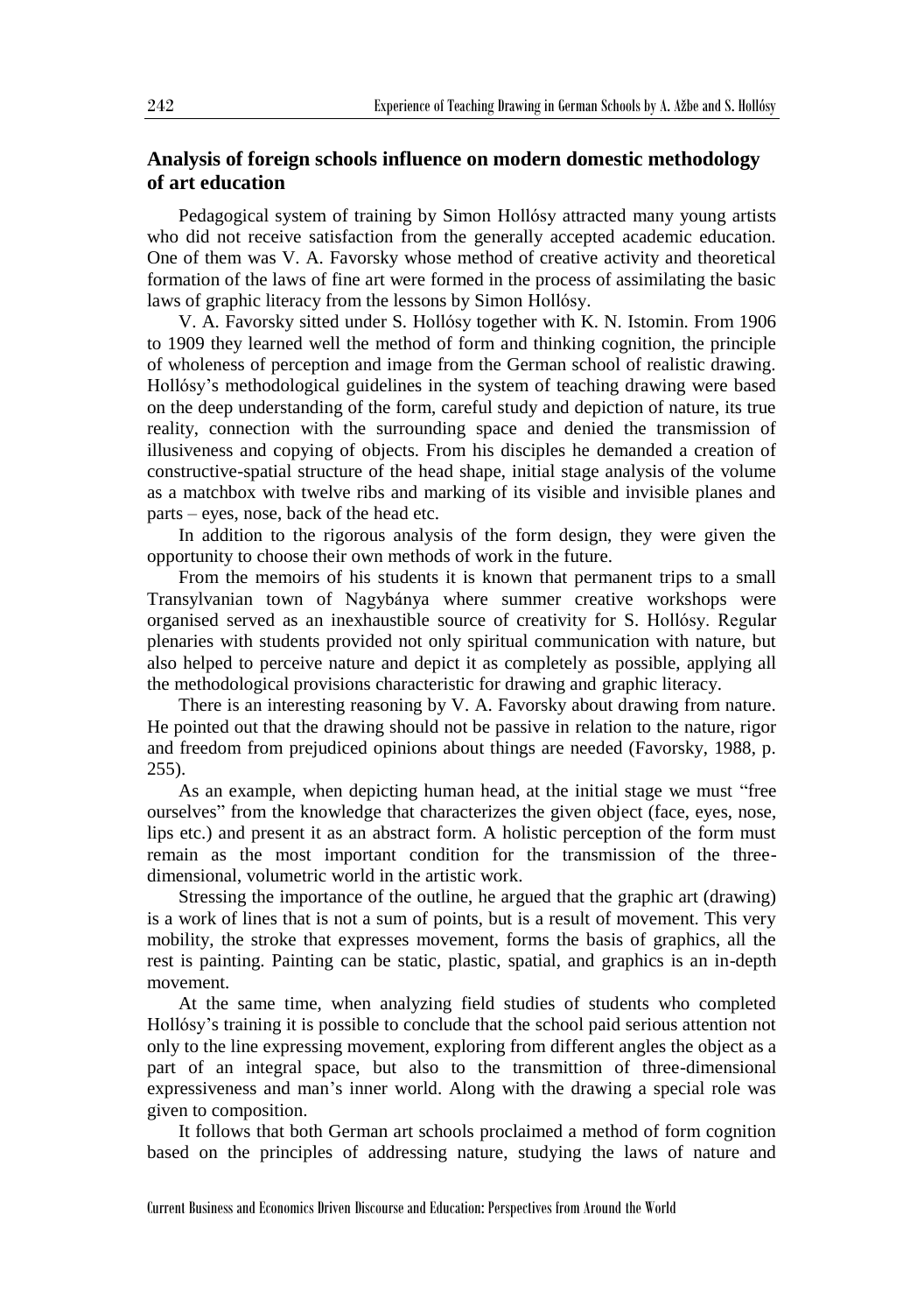methodological rules of doing work. Personal display of teachers, as one of the teaching methods, was carried out only in the form of various schemes for building students` work at free fields, enabling independent development of graphic technique.

At present, the postulates of the Ažbe and Hollósy's school are represented in the modern method of constructing a linear-constructive drawing, in the concept of the form and laws of its structure, applied directly to the tasks of artistic and architectural education developed by the Russian artist-teacher N. Li, and also in the perfectly adapted method of constructive anatomical analysis of the complex form by the German scientist G. Bammes. In addition, similar to the technique developed by A. Ažbe, N. Radlov provides a detailed description on the essence of the volumetric drawing method in the book "Painting from nature" (Radlov, 1978).

In his opinion, the essence of the academic teaching method was volumetrical drawing during the heyday of academies. This method of teaching remains relevant and is currently the only basic school of system drawing. An outstanding scientist of art pedagogy N. N. Rostovtsev (1981) proposed his method of analyzing the generalized form of head, introduced refinements into the pattern of its formation. To study this method, he gave a detailed description of special exercises and accentuated the main necessity on the reception of "cutting".

V. A. Mogilevtsev in the tutorial "Fundamentals of drawing" (Mogilevtsev, 2007) in the first section "Head" considers the sequence of work, emphasizing the importance of careful study of the Russian academic school of drawing. In the practical part, he represents in detail his own scheme for depicting a complex shape of the live head model, clearly showing the relationship of shape and cutting points of planes, comparing them with the classical works of outstanding masters.

### **Conclusion**

Thus, the heritage of the teaching experience by artists-teachers A. Ažbe and S. Hollósy is still acute today and one of the strongest in the domestic teaching to draw human head. In the content of the educational process in contemporary art education it is possible to trace a variety of different ways, rules, requirements of realistic drawing of human head. The possibility to use the methodological principles of these schools in the professional activity shows a convincing and expressive nature of the academic drawing of human head. Thorough application of the method of "cutting", as practice shows, allows the students to assimilate the treatment experience by the outstanding masters of the past and gives them an opportunity to think deeply as future artists, analyze the shape of the head and the laws of its construction. Moreover, the German school not only teaches to think, but also consciously approaches the process of depicting a full-scale production.

## **References**

Dobuzhinsky, M. V. (1987): *Memoirs*. Moscow: Science. Favorsky, V. A. (1988): *Literary and theoretical heritage*. Moscow: Soviet artist. Grabar, I. E. (2001): *My life: Automonography. Etudes about the artists*. Moscow: Republic. Mogilevtsev, V. A. (2007): *Fundamentals of drawing*. Saint-Petersburg: Artindeks.